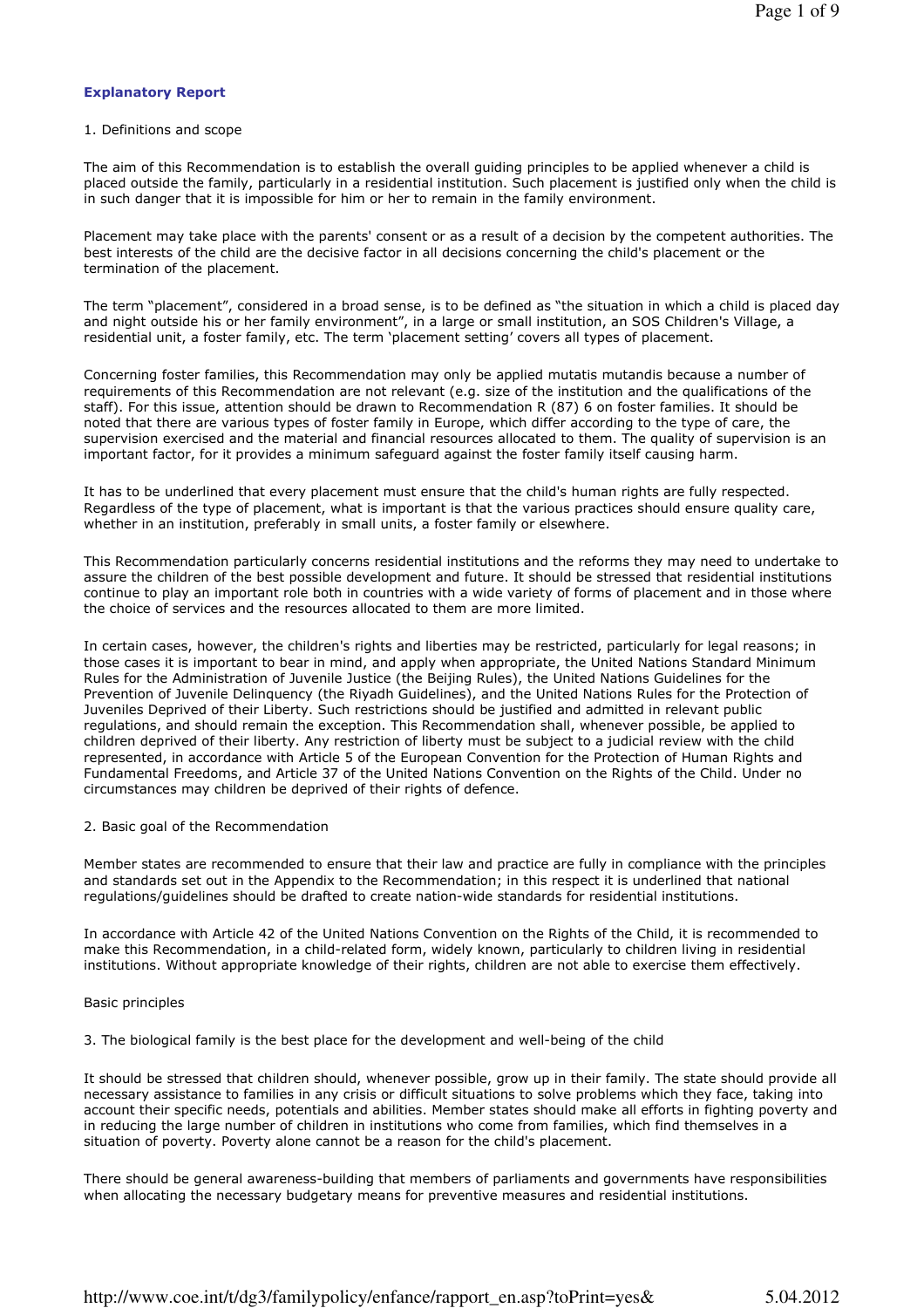According to Article 5 of the United Nations Convention on the Rights of the Child states have to respect the rights and responsibilities of parents to provide guidance for the child; they are the first caregivers of the child.

However in some situations, parents are unable to bring up their children or represent a danger for them and consequently this requires children and parents to be separated. These measures breaching parents' rights are taken either with parents' agreement or on the basis of a judicial decision. The work with the family should continue alongside the implementation of such measures.

4. Placement must therefore be an exception, and the prime aim should be the best interests of the child and his or her successful and prompt social integration or reintegration

Placement should occur only when it is in the best interests of the child; it is a special measure, which must be based on the needs of the child. Consequently:

- placement should not be motivated by material circumstances beyond the family's control;

- disability should not be the sole reason for placement except in cases where placement is in the best interests of the child;

- appropriate alternatives to placement should first have been explored and found to be unsuitable, if possible, by means of a comprehensive multidisciplinary assessment, taking into account the views and wishes expressed by the child, his or her parents and other members of the family;

- if placement is advisable, it should be considered as a temporary solution ensuring continuity of the relationship with the family environment; to reach this goal there should be close cooperation with the child's family, and, if necessary, their support during placement;

- placement is only called for if all the right conditions exist to establish clearly that this situation will be of benefit to the child in the short and long term; the child's best interests is always the decisive factor.

It is necessary, therefore, to determine in advance under which medical, psychological, educational, social or legal conditions placement is advisable and to set up precise placement procedures, relating in particular to the preparation of the placement order (multidisciplinary report, assessment of alternatives, etc), the notification of the placement to the family and the child, the choice of the placement, etc. Through these procedures it should be ensured that the child and his or her parents may voice their opinions in an appropriate way. The child's views should be taken into account with respect to his or her age and degree of maturity.

The main objective should be the development and fulfilment of the child and, if possible, his or her integration or re-integration within the family as well as within the community at large. Social integration should be rapidly achieved, so as to reduce the length of placement. However, the success of integration or re-integration can only be regarded as a desirable aim, to be pursued with all due diligence, and not as an obligatory result.

The decision to place a child, in particular in an institution, should be periodically reviewed and, if this is in the best interests of the child, changed or maintained.

Whenever possible placement in a foster family or in a family-type environment should have preference over placement in an institution. All institutions should aim at providing a family-like environment.

A post-placement plan should be established for children leaving care and in particular the institution based on an assessment of the child's need for support in order to facilitate his or her re-integration into the family and society.

## 5. Non-discrimination

No discrimination on the basis of gender, race, colour, social or ethnic or national origin, language, expressed opinions, property, religion, disability, birth or any other status of the child and/or his or her parents is allowed in respect of placing a child in an institution and during the placement. All children should be treated equally and should have equal opportunities and rights.

Having said this it must be underlined that certain groups of children have particular needs (e.g. disabled children, children belonging to ethnic minorities, unaccompanied asylum seeking and refugee children); due consideration has to be given to these needs without any discriminatory effects (see item 15 below).

6. The organisation and pedagogical concept of the placement should reflect a view of the child as a subject of law, both in general and as an individual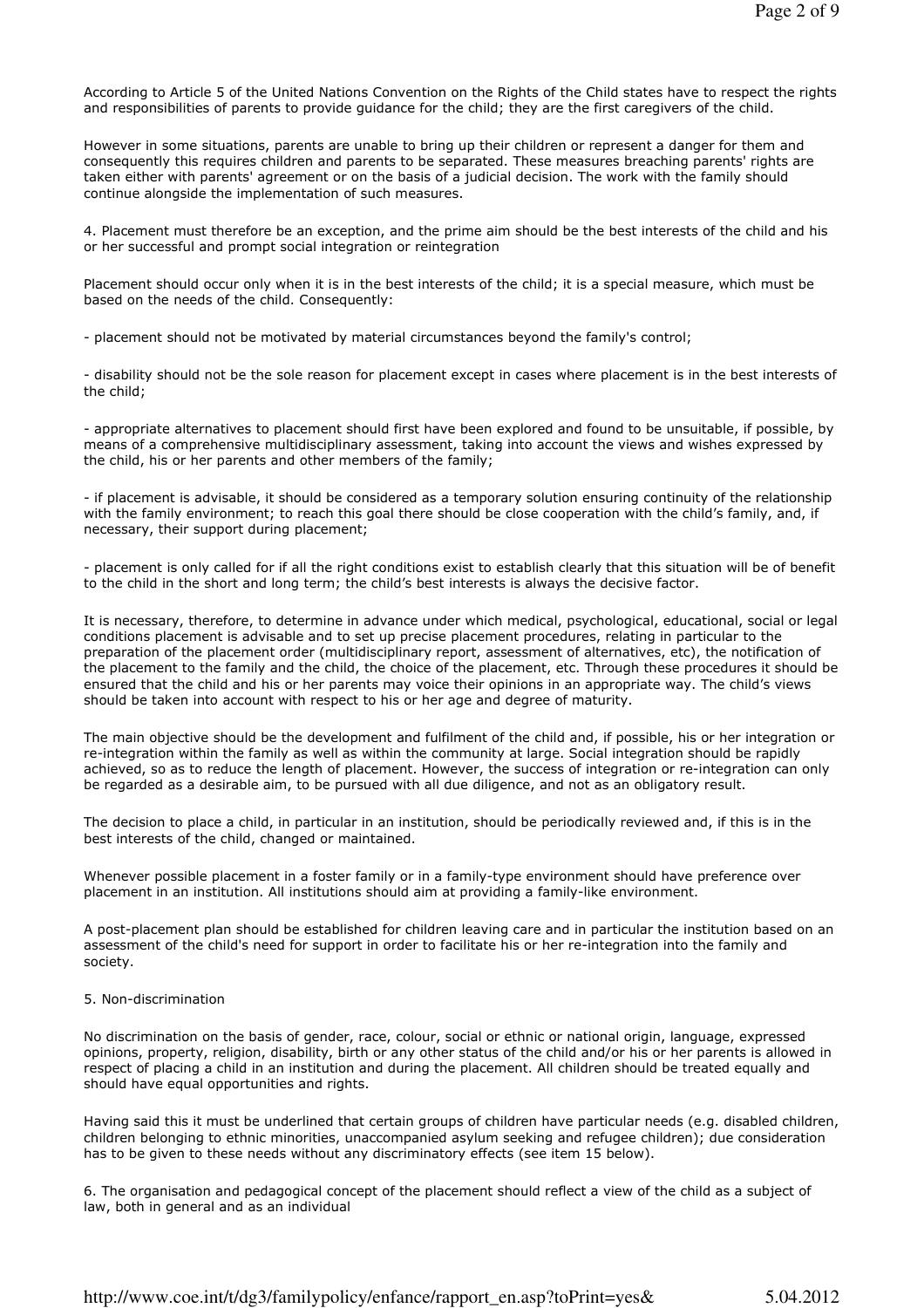Decisions on placement should be taken in full knowledge of the facts and without any political, ideological or religious pressure.

The institution must be designed with this in mind and pursue the sole aim of ensuring the well-being and harmonious development of the child as primary criteria. As a means to that end it is recommended that national regulations and standards of care should be established.

Accordingly, the arrangements made to monitor the child within the institution should be one of the major concerns of the governing authorities of the institution. They should always bear in mind that the child should be considered in his or her entirety and that a compartmentalised approach should be avoided, as this can prove highly unsettling, irrespective of the quality of the work.

This would mean that, alongside the overall pedagogical strategy for the institution as a whole, a psychopedagogical strategy should be devised for each child, guaranteeing individual supervision throughout the placement and personalised guidance at its closure.

The key points of the strategy should always be to treat the child as a person and a subject of law, to reserve particular moments for exchange in which each of the partners gets to know the other, to encourage the child to improve his or her self-awareness and the awareness of his or her environment and to respect the child's own pace and his or her need for activity and independence.

The strategy should always be viewed in terms of continuity, the aim being to define a plan corresponding to the needs of the child, which will have been established clearly beforehand. Therefore, close cooperation with the child's family and the institution is of utmost importance.

It is important to underline that the right of the child to be heard is essential (Article 12 of the United Nations Convention of the Rights of the Child); his or her views have to be taken into account with due regard to the child's age and degree of maturity.

Specific Rights for Children Living in Residential Institutions

7. The right to be placed only to meet needs, which have been established as imperative, and to have the placement periodically reviewed

This presupposes that all alternatives to placement have been assessed and recognised as unsuitable (see item 4 above).

Particular attention must be paid to the problem of unaccompanied children, for whom it is vital that the member states provide care arrangements in accordance with Article 20 of the United Nations Convention on the Rights of the Child.

The review has to be made by the competent authority, which has to take the best interests of the child and his or her views into account; due weight should be given to these views according to the child's age and degree of maturity. If the placement is no longer in the best interests of the child, it has to be terminated.

There should be a regular dialogue with the child to ensure that he or she understands the reasons for the decisions, which have been or are to be taken.

## 8. The right to maintain family and social ties

This right covers family relations in the broadest sense. These relations involve not only the biological family but also the adoptive family, if the child has been adopted, or the foster family, if the child has previously been taken into foster care, and any other person having de facto family ties with the child, such as a stepfather, or a former foster parent with whom the child has established emotional links). This is expressed by the term "other significant persons".

With regard to the right to respect for family life under Article 8 of the European Convention on Human Rights, the European Court of Human Rights stresses in its case-law - especially concerning children in public care - that undue restrictions imposed on contact between children and their parents respectively, and persons having family ties with the child, create a violation of this right. The Court held that States have positive obligations inherent in an effective respect for family life (e.g. Olsson v. Sweden (no. 1), judgment of 24 March 1988, Series A no. 130; Eriksson v. Sweden, judgment of 22 June 1989, Series A no.156).

This right is recognised by Article 9 of the United Nations Convention on the Rights of the Child and elaborated in more detail by the Council of Europe Convention on Contact concerning Children [ETS no.192], which also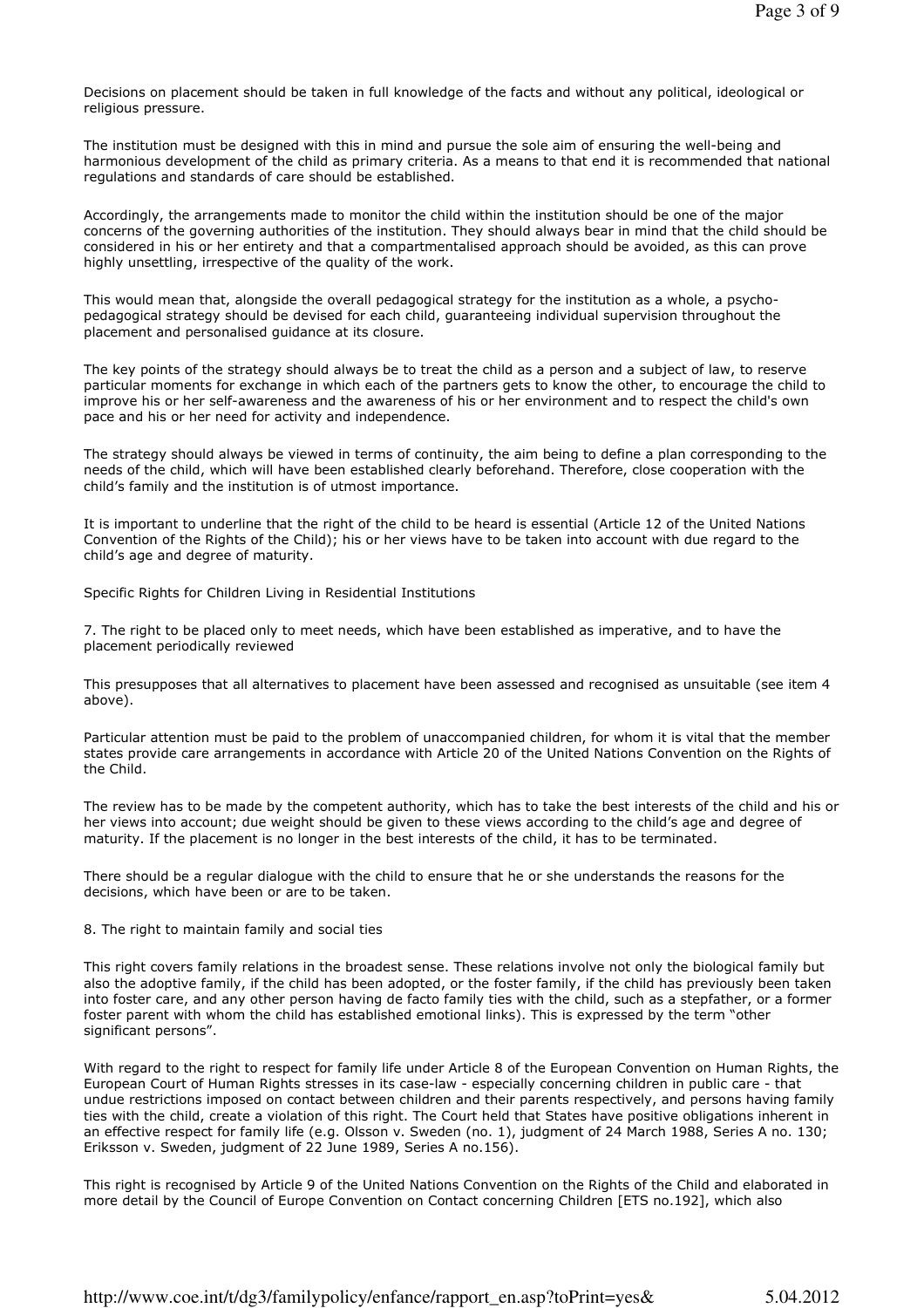includes children living in residential institutions.

This right not only covers regular personal face-to-face contacts with the child but also information to such persons about the child and vice-versa.

Because the child's family has to be regarded as a partner in the care process, as much as possible should be known about the family background and the family's views and plans for the child; to this end discussions with the family might be desirable. The placement setting should be accessible and arrangements should be made for allowing and promoting contact with the child's family unless it is contrary to the best interests of the child. In some cases, during the child's contact with the family, it is necessary to provide for intervention or mediation by a third party.

Children should be placed geographically close to their families whenever possible. When the financial burden for travel expenses and lodgings becomes too heavy for the family, ways of supporting them should be organised.

9. The right of siblings to stay together or maintain regular contacts

Siblings should, whenever possible, be placed together unless this is against their best interests. If this is not possible, they should be enabled to maintain regular contact.

10. The right to an identity

According to Articles 7 and 8 of the United Nations Convention on the Rights of the Child all children have the right to an identity, which includes also that the identity is preserved and safeguarded.

Governments should therefore ensure that effective procedures are established to give children the right to obtain identity documents also in cases where their identity is in doubt or cannot be completely or partially established. This right includes name, nationality and family ties as from birth.

All placement settings have a duty to respect children's right to an identity.

11. The right to respect of the child's ethnic, religious, cultural, social and linguistic background

These rights shall be enjoyed unless they are contrary to the child's best interests (Article 20 of the United Nations Convention on the Rights of the Child). Their enjoyment may be subject to adjustments.

Account should be taken of the wishes of the child and of the parents.

The staff in charge of the child should encourage respect for the child's origin and allow the child to develop a positive attitude towards his or her origins.

12. The right to privacy, including the right to access to confidential advice and advocacy

A child being placed has the right to respect of his or her privacy (see item 14 below). The confidentiality of children's personal mail and other forms of communication and information concerning them must be guaranteed and protected. They should have access to their official files while third-party access to their files should be restricted.

Children should have access to confidential advice and advocacy in matters affecting them. They should be enabled to choose the person whom they trust and believe to be able to listen to them and give them advice, inter alia, for the purpose of lodging a complaint before the competent bodies (see item 20 below).

The child should have the right to comprehensive information recorded about his or her case and to be protected against any form of stigmatisation, in particular, any publicity concerning the reasons for his or her placement.

13. The right to good quality health care adapted to the needs and well being of the individual child

Medical check-ups should be carried out, and access to appropriate health care provided if necessary, as soon as the child enters into care and throughout his or her placement.

Medical treatment should be of a high quality and be in keeping with the psycho-pedagogical strategy because, whilst a good state of health is important, a successful and well-designed psycho-pedagogical strategy can create improved physical and mental conditions.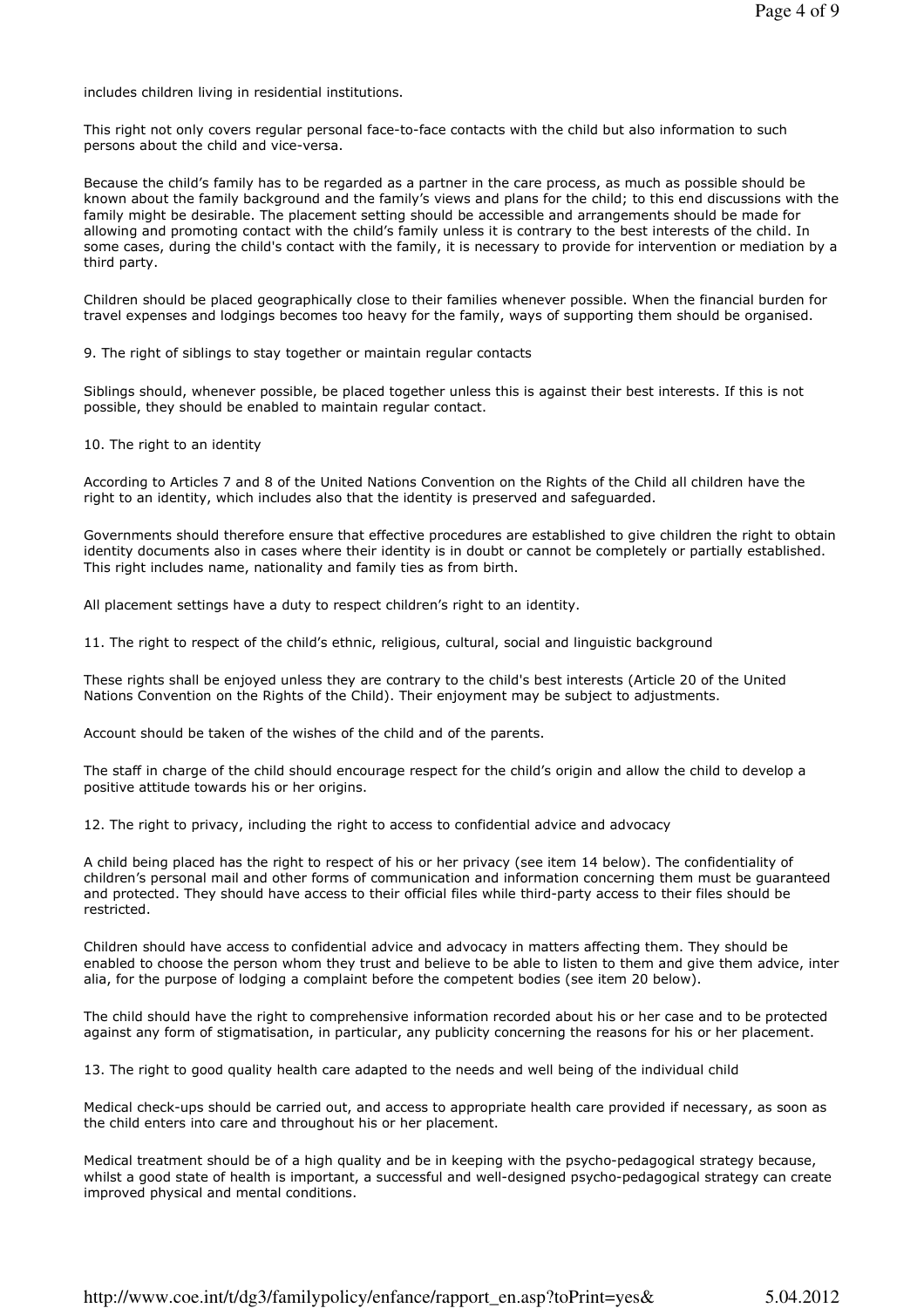Health care includes mental and physical care for the child. It is also important to bear in mind that nutrition adapted to the age and needs of the child contributes to his or her good health.

In addition, Article 26 of the United Nations Convention on the Rights of the Child recognises that every child should have full enjoyment of the right to benefit from social security, including social insurance, in accordance with national law.

14. The right to respect for the child's human dignity and physical integrity; in particular the right to conditions of human and non-degrading treatment and a non-violent upbringing

This right is aimed to protect the dignity of the child as a person and covers in particular: the protection from physical or psychological ill-treatment including corporal punishment, humiliating behaviour, bullying, or day-today violence, such as inhumane living conditions, verbal and emotional abuse, constant references to origins, degrading punishments, threats and intimidation, etc.

Under all circumstances a child must be protected against sexual exploitation or abuse by members of the staff and by other children living in the institution. Appropriate means of protection against sexual abuse are imperative; members of staff should be sensitive to indicators of sexual abuse and to react in an appropriate manner.

Whatever the placement setting, this right may not be restricted for reasons of discipline within the institution and should be based on positive reinforcement of good behaviour and respect for the human dignity of the child. To this end appropriate provisions should be included in the rules of the institution.

# 15. The right to equal opportunities

No discrimination may be envisaged on grounds of the sex, social or racial origin of the child or a physical or mental handicap or any other ground (see item 5 above).

All children not living with their family have the right to be equally treated by their caregivers, schoolteachers, trainers, coaches, etc with a view to their future social integration or reintegration.

At the same time, individual child's needs, abilities, interests, linguistic, social and cultural heritage should be adequately met, according to the psycho-pedagogical strategy established for each child for the duration of his or her institutionalisation (see item 6 above).

16. The right to benefit from all types of education, vocational guidance and training available to all children under equal conditions

This right covers the availability and accessibility of all types of schools for children in care; subject to their physical and intellectual abilities, they should have access to education under equal conditions with children living in a family and notably in the light of principles stated in Articles 7, 9, 10, 15 and 17 of the Revised European Social Charter.

Children placed, notably those living in residential institutions should not be stigmatised. It is therefore preferable that such children attend local schools and training as any other children living in this area.

Furthermore, children should be able to attend lessons and training given in establishments – outside the institution – attended by all categories of children, except where a restriction on this right is justified, e.g. by a serious handicap making it impossible for the child to leave his or her placement setting , or by a court order. Detailed reasons should be given for such restrictions, which should remain the exception and should always be temporary and subject to regular review.

17. The right to be prepared for active and responsible citizenship through play, sport, cultural activity, informal education and increasing responsibilities

The time spent in care should be a time for the preparation of the child for responsible life in a democratic society, in the spirit of respect for human rights and fundamental freedoms, understanding, peace, tolerance for cultural identity, language, opinions and values of others, equality of sexes, respect for national values of the country in which the child is living as well as for the natural environment.

The care plan for placing children should be based on children's human rights, including among other rights their right to fully participate in and have effective and equal access to planning and decision-making processes concerning them (see item 18 below). The same applies to cultural, artistic, recreational, sport and leisure activities inside and outside the placement setting as they contribute to the child's individual development. The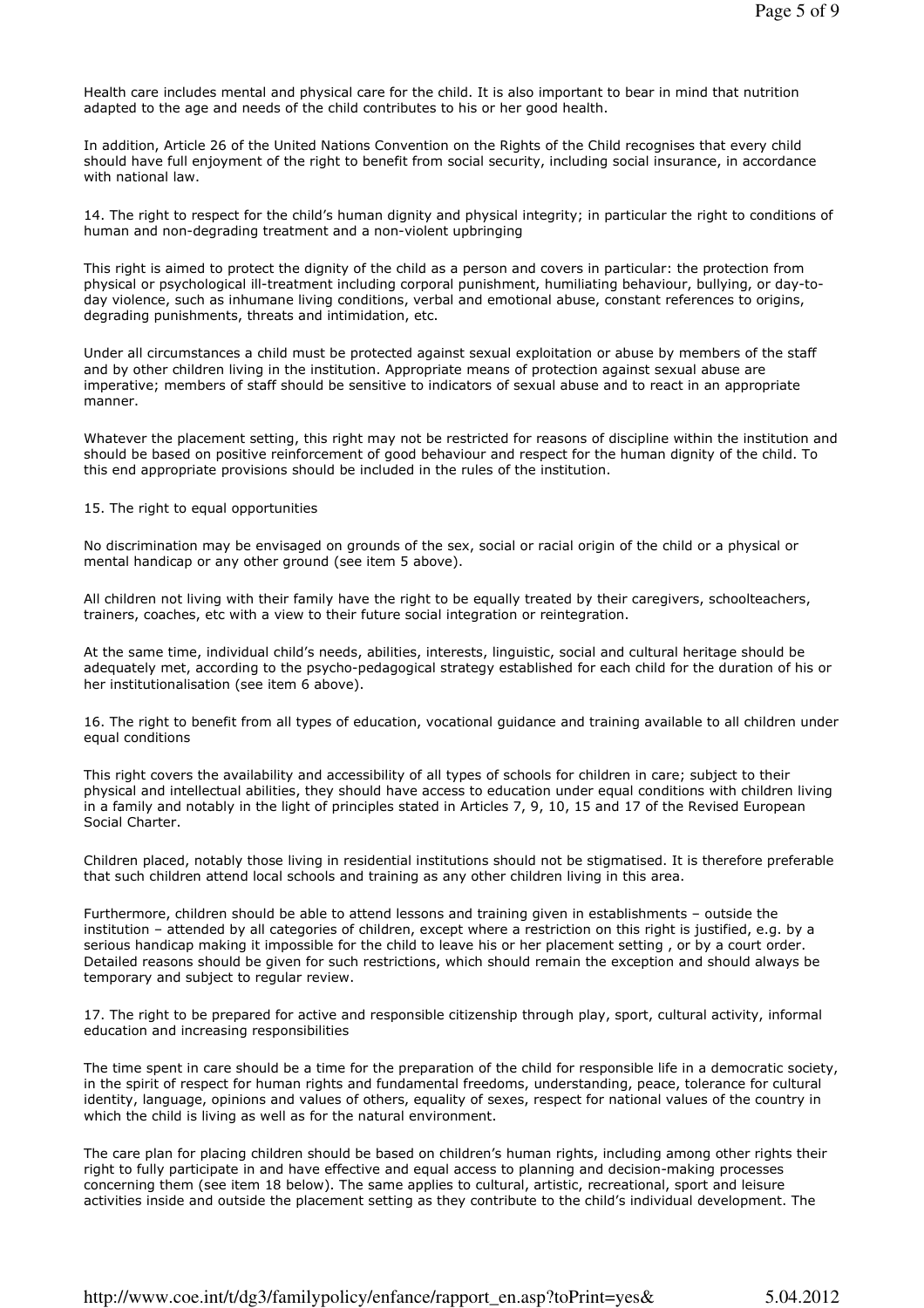individual capabilities of each child should be recognised and reinforced in various situations (see item 23 below). This approach would promote self-reliance and facilitate children's reintegration into their family and community of origin, and society as a whole.

A child or adolescent leaving care should be capable of being an active and constructive member of a democratic society in the future. This aspect of the care function is of the highest importance for the elimination of social exclusion of children who have been placed, notably in residential institutions during a substantial part of their life. The capacity of society to include those children on an equal basis should be considered as a proof of the good functioning of democracy and the importance that is attached to the suitable and human development in all the Council of Europe member states.

It should be recalled that Article 20 of the United Nations Convention on the Rights of the Child and Article 17 of the Revised European Social Charter call upon states to guarantee special protection and assistance to children temporarily or definitively deprived of their family's support. States should consequently make sure that children being placed are successfully socially integrated, through education, training, preparation for employment, and have access to housing, when leaving care without reintegrating their original family, (in the light of Article 31 of the Revised European Social Charter).

18. The right to participate in the management and in the decision-making processes concerning the child and the living conditions

The exercise of this right of participation of children, individually and collectively, should be fully guaranteed without restrictions based on age, it being understood that due weight is to be given to children's views in accordance with their age and degree of maturity.

Allowing participation may sometimes be time-consuming but it is absolutely justified in the light of promoting the child's involvement in matters affecting him/her (see Article 12 paragraph 1 of the United Nations Convention on the Rights of the Child and Article 3 of the European Convention on the Exercise of Children's Rights). This right covers in particular the right to be informed about the decision-making process, whether this concerns the placement decision itself, living conditions within the placement setting, the strategy for the child's integration or reintegration within the family, or the conditions for leaving care.

Throughout these processes children should have the right to a hearing regarding any wishes or any complaints they might have. These should be analysed in consultation with the child and followed up wherever appropriate.

When the child leaves care, he or she should be invited to provide his or her views, in appropriate conditions of confidentiality, on any aspects of the placement with the aim of improving the placement in the future.

19. The right to be informed about the rights and the rules of the placement setting in a child-related form

Children should be provided with targeted, regularly updated information about their rights, duties and the rules of the placement setting in which they live. This information should be given in simple and precise language, adapted to the individual child's age and degree of maturity and/or any other specific need. The spirit of Article 42 of the United Nations Convention on the Rights of the Child is not respected if children have no complete and accessible information, which allows them to exercise their rights fully (e.g. to make complaints, see item 20 below).

20. The right to make complaints to an identifiable, impartial and independent body

Member states should ensure that appropriate and effective complaint and appeal procedures are in place to give every child the opportunity to contest placement decisions concerning him/her or to have them reviewed. Furthermore children should have easy access to effective monitoring and complaints procedures about any aspect of their placement, including aspects of a general nature.

It is essential that bodies dealing with complaints are impartial and independent and have the opportunity to act without delay if a complaint is lodged. A complaint-mechanism inside the placement setting is not sufficient to comply with the requirement of an "independent body".

It is also essential to provide an effective preventive mechanism of periodic visits to placement settings by an independent entity/body combined with confidential meetings with children in care. This would enable states to counteract any problems in due time.

Complaints of a general and/or individual nature may be dealt with, according to the national legislation, by an official competent body or through the system of Ombudspersons for Children.

It is also imperative that children are informed about such a right and procedures in place in a form and language

http://www.coe.int/t/dg3/familypolicy/enfance/rapport\_en.asp?toPrint=yes& 5.04.2012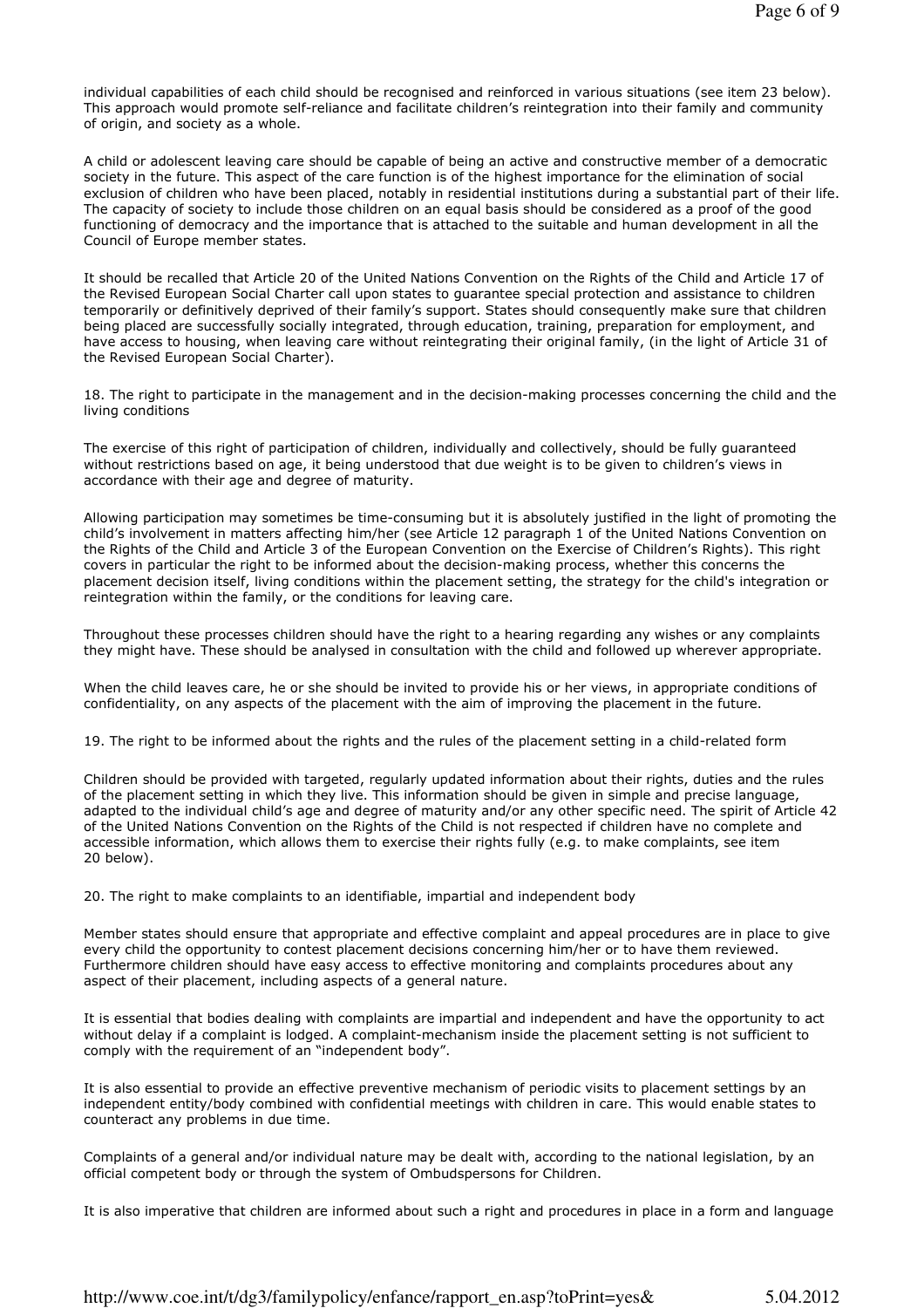that can be understood by them (see item 19 above).

Guidelines and quality standards

21. The placement setting should be located close to the child's home environment and the unit should be small in scale

The placement setting should be located as close as possible to the child's home environment so that his or her family, friends and other persons who are significant for the child may maintain regular personal contact with him/her, unless it is contrary to the best interest of the child. If it is determined that a child should be placed far from the child's home, measures – including financial support – should be taken to facilitate regular visits by his or her family. In this connection, care should be taken that the premises are suited to visits, i.e. that they enable those persons to create, recreate or maintain emotional links in a context providing a degree of privacy. It may be in the interests of the child to be allowed to leave the placement setting some time together with his or her parents or friends (for a trip or other leisure time activities). Such meetings with the family should be carefully prepared in advance. In some cases, during the child's contact with the family, it is necessary to foresee intervention or mediation by a third party.

In the case of an institution or pedagogical unit the living quarters in particular, should be of a small size so as to provide as family-like an atmosphere as possible. However, this does not preclude the grouping together of institutions for administrative purposes.

It is important for the member states to see to it that a planning system is introduced to ensure that placement settings are tailored to needs and that there is some control over their location. In particular it is important to avoid excessive centralisation, poor access due to a lack of transportation facilities, and poor distribution in relation to needs.

22. Priority should be given to the health and harmonious development of the child as a basic precondition for the success of the pedagogical strategy

It is important to restore the child's physical and intellectual abilities if necessary to the greatest possible extent in order to be able to design a psycho-pedagogical strategy geared to the child's full potential and ensure that it is as successful as possible. This strategy, its evolution and evaluation should be, as far as possible, regularly explained in a comprehensible way to the members of his or her family so that they can contribute and orient the strategy in the child's best interests and prepare him/her for reintegration into the family and society.

Health must be viewed in a broad sense, paying particular attention to children having special needs, e.g. children with physical or mental disabilities, children suffering from chronic illness, as well as children in difficulties such as those who are drug addicted. Placement in an integrated setting may be advisable.

As far as chronic illnesses are concerned, the situation of children who are HIV positive or suffering from AIDS, mental difficulties or alcohol or drug addiction should be among the priorities. It is important, therefore, that they have access to all possible forms of social integration under the same conditions as any other child.

23. The psycho-pedagogical strategy should be geared both to nurturing the child's abilities and respecting his or her independence while maintaining contacts with the outside world

It is very important for the child to maintain as far as possible contact with day-to-day life in the world outside his or her placement setting. In particular, children should be allowed to attend a school outside the institution as far as this is practicable; make small shopping trips accompanied by an adult or on their own depending on their age and situation; manage a sum of pocket money, however modest; and take part in sporting, cultural or play activities in groups accessible to all children of their age (see item 16 above).

It is also important to prepare the child for his or her future life after care (see item 17 above).

Attempts should be made to enable the creation of educational and proper emotional relationships between children placed in institutions and the members of staff. This can be achieved by careful recruitment and maintaining a stability of staff.

24. Internal organisation of the placement setting, in particular of the institution

Stability and quality of living quarters

It is important not to destabilise children during the placement, which should be as short as possible. They should be offered special psychological and emotional support. This aim can only be realised if the living quarters of the

http://www.coe.int/t/dg3/familypolicy/enfance/rapport\_en.asp?toPrint=yes& 5.04.2012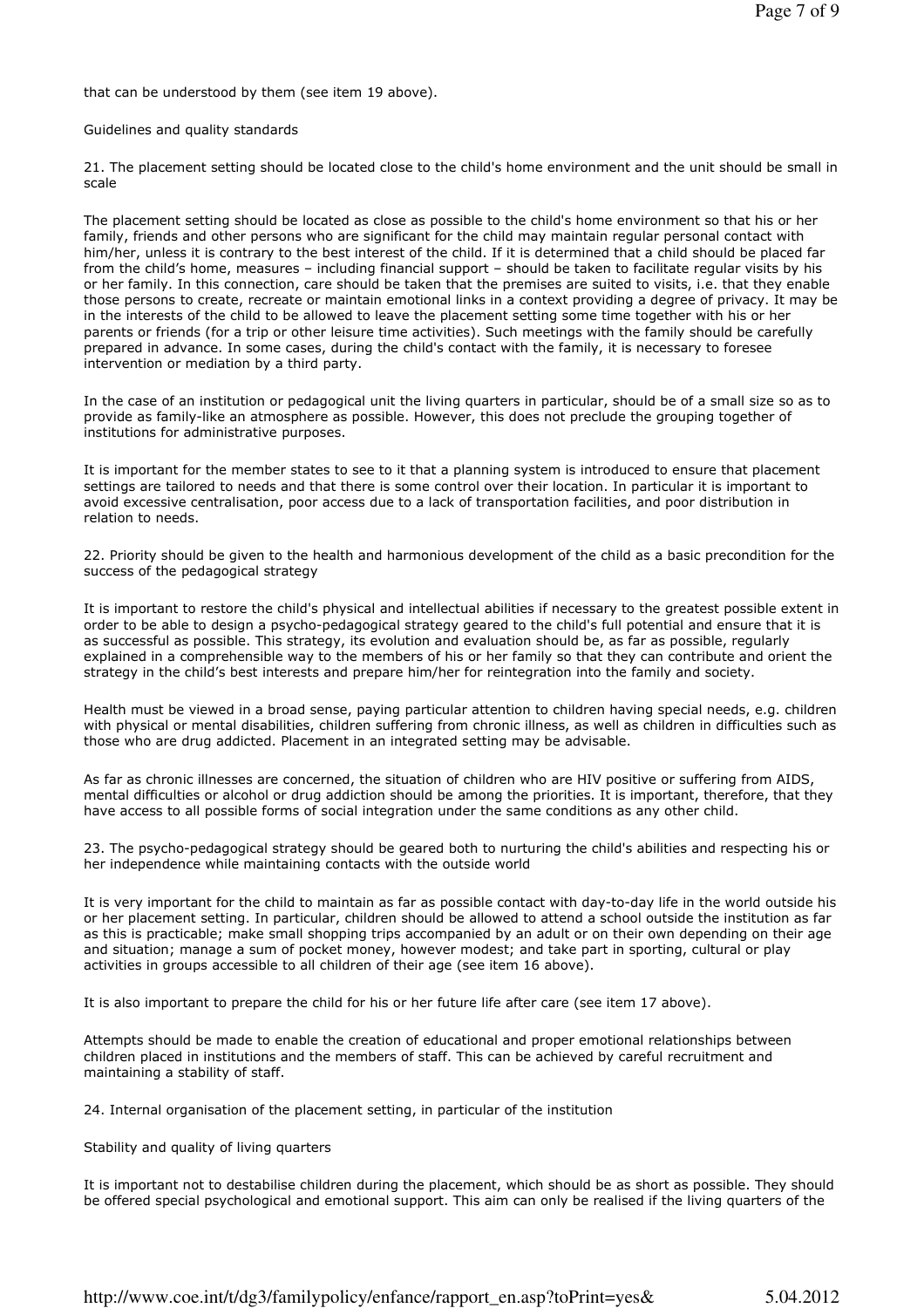children remain as stable as possible and if a family-type atmosphere is created. The quarters should as far as possible equate to normal family life.

### Mixed living quarters

If it is in the best interests of the child living quarters should be formed like a family and both genders living together. Siblings of different sex could stay together. But there may be situations where it is not in the best interests of the children concerned to live with children of the opposite sex.

### **Staff**

The staff should be very carefully recruited under procedures that include obtaining detailed references and assessing required skills and training. To prevent any risk for children being placed, criminal records of candidates should be checked seriously.

The governing authorities should endeavour to take on qualified, multidisciplinary staff with a sound, basic training, capable of adapting their own attitudes in line with the evolving situation of the child and the family. A pre-condition for recruiting qualified staff is adequate remuneration. Low salaries would lead to a less qualified staff, which is clearly against the best interests of children.

These basic skills should be continually reinforced and readjusted through supervision and further training on all aspects of child-care.

In addition to the fundamental theoretical training indispensable for knowledge of children's rights, family law, children's needs when in care, parental responsibilities or teaching and communication techniques, it is necessary to provide practical work experience, which should be as varied and comprehensive as possible so as to enable staff to experiment with the appropriate behaviour to adopt in the light of the rights of the child and the individual circumstances of each child, and while also respecting the child's culture, religion and race.

These skills should be regularly reviewed, updated and adapted throughout staff members' careers so as to prevent them from becoming set in their ways, creating a situation which may also gradually affect the dynamics of the whole institution.

In order to review and improve provisions for children in institutions, governing bodies should count amongst their priorities the devising and organisation of training programmes at all levels amongst their priorities, as well as the adjusting of resources so as to provide quality teaching.

It is important that the staff is "mixed" in a broad sense; this indicates that when children belonging to a minority are living in the institution, it would be advisable that a staff member belonging to that minority be also present. Furthermore, children should find a family-type model with men and women as staff members.

## Importance of working in multidisciplinary team

To ensure consistency in treatment, the individual psycho-pedagogical strategy should be devised by a multidisciplinary team, which is called upon to support the relationship between the staff and the child within his or her living quarters. The various members of the multidisciplinary team required to deal with the many aspects of the child's personality should endeavour to work in a complementary manner on the basis of a joint strategy and its constant readjustment, and ensure that their work is coherent so as to counteract the feeling of fragmentation very often felt by the child. This presupposes that the team will arrange times to consult one another, pass on information and discuss matters.

When implementing the pedagogical strategy, the team should always bear in mind what is to happen at the end of the placement. The child's discharge should therefore be thoroughly prepared and decided on according to the changes of successful reintegration, taking into account both the changes observed in the child and those undergone by the family, as well as the family's future plans including the child after the period of absence.

The manager of the institution has a vital role to play in creating favourable conditions for the children and should act as a crucial driving force creating a sense of dynamism in the institution's work.

## Code of Ethics

A Code of Ethics describes the standards of practice expected of the group of people to whom it refers. It is one of the hall-marks of a profession, because professionals are often in positions of trust and power, because of their specialist knowledge or power invested by law. A Code of Ethics can be an especially valuable tool to ensure that the rights of children in care are adhered to as well as to promote their social integration by empowering their